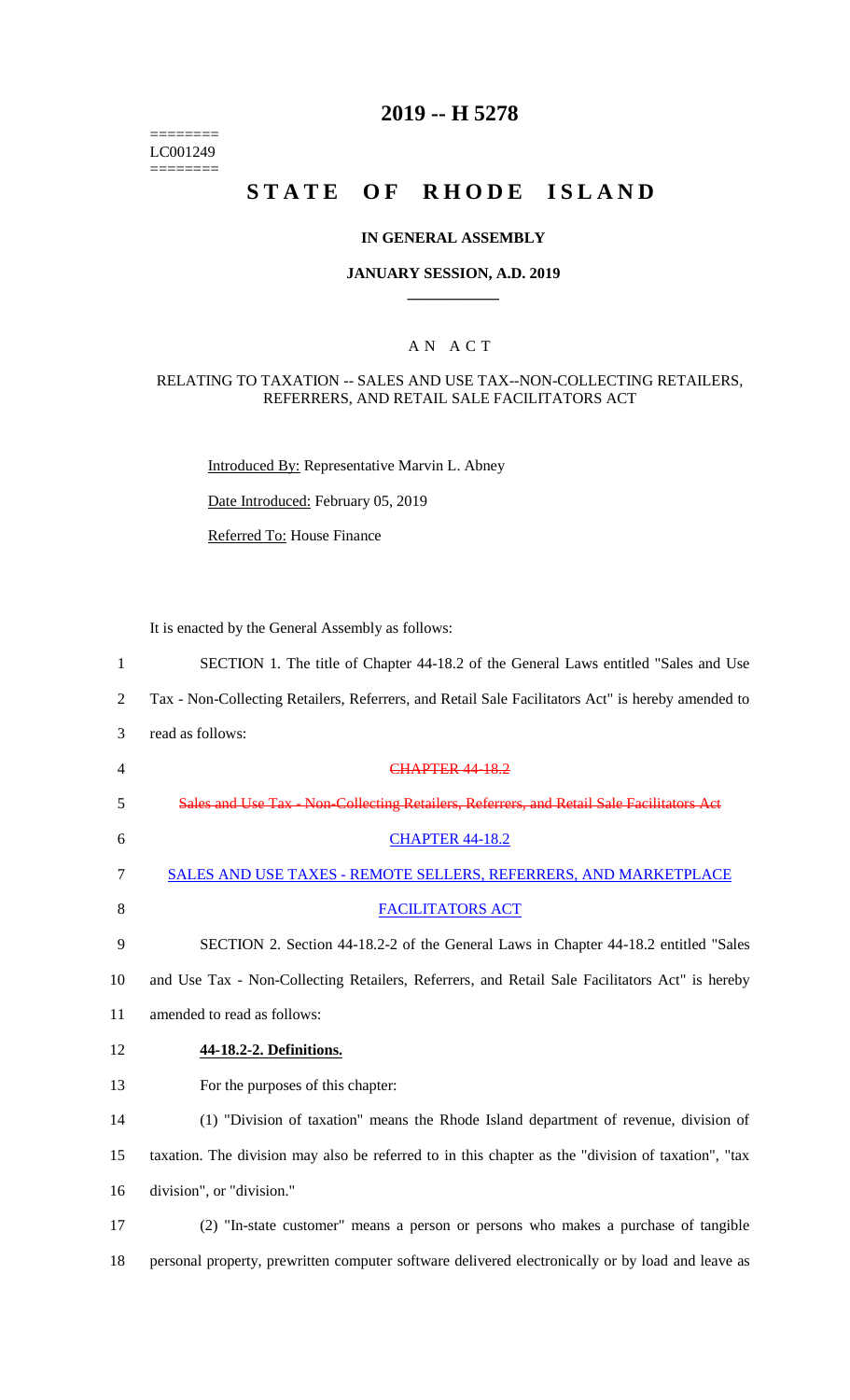1 defined in § 44-18-7.1(g)(v), vendor-hosted prewritten computer software, and/or taxable services 2 as defined under § 44-18-1 et seq. for use, storage, and/or other consumption in this state.

 (3) "In-state software" means software used by in-state customers on their computers, smartphones, and other electronic and/or communication devices, including information or software such as cached files, cached software, or "cookies", or other data tracking tools, that are stored on property in this state or distributed within this state, for the purpose of purchasing tangible personal property, prewritten computer software delivered electronically or by load and leave, vendor-hosted prewritten computer software, and/or taxable services.

9 (4) "Marketplace" means a physical or electronic place including, but not limited to, a 10 store, booth, Internet website, catalog, television or radio broadcast, or a dedicated sales software 11 application where tangible personal property, prewritten computer software delivered 12 electronically or by load and leave, vendor-hosted prewritten computer software, and/or taxable 13 services is/are sold or offered for sale for delivery in this state regardless of whether the tangible 14 personal property, prewritten computer software delivered electronically or by load and leave, 15 vendor-hosted prewritten computer software, or have a physical presence in the state. 16 (5) "Marketplace facilitator" means any person or persons that contracts or otherwise

- 17 agrees with a marketplace seller to facilitate for consideration, regardless of whether deducted as
- 18 fees from the transaction, the sale of the marketplace seller's products through a physical or
- 19 electronic marketplace operated by the person or persons, and engages:
- 20 (a) Directly or indirectly, through one or more affiliated persons in any of the following:
- 21 (i) Transmitting or otherwise communicating the offer or acceptance between the buyer
- 22 and seller;
- 23 (ii) Owning or operating the infrastructure, electronic or physical, or technology that
- 24 brings buyers and sellers together;
- 25 (iii) Providing a virtual currency that buyers are allowed or required to use to purchase
- 26 products from the seller; or
- 27 (iv) Software development or research and development activities related to any of the
- 28 activities described in (b) of this subsection (5), if such activities are directly related to a physical
- 29 or electronic marketplace operated by the person or an affiliated person; and
- 30 (b) In any of the following activities with respect to the seller's products:
- 31 (i) Payment processing services;
- 32 (ii) Fulfillment or storage services;
- 33 (iii) Listing products for sale;
- 34 (iv) Setting prices;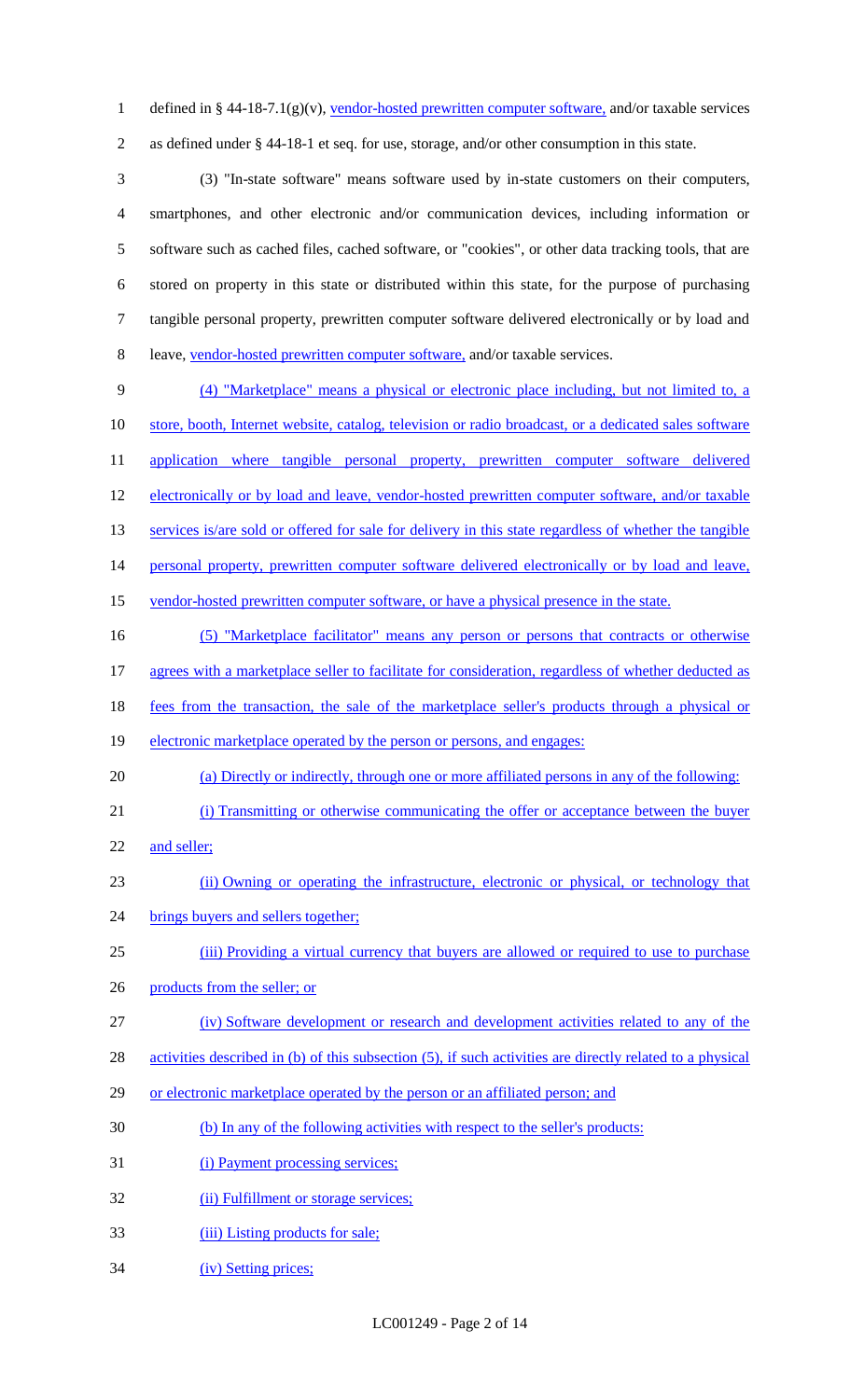(v) Branding sales as those of the marketplace facilitator; 2 (vi) Order taking; (vii) Advertising or promotion; or (viii) Providing customer service or accepting or assisting with returns or exchanges. (6) "Marketplace seller" means a person, not a related party to a marketplace facilitator, who has an agreement with a marketplace facilitator and makes retail sales of tangible personal property, prewritten computer software delivered electronically or by load and leave, vendor- hosted prewritten computer software, and/or taxable services through a marketplace owned, operated, or controlled by a marketplace facilitator, whether or not such person is required to 10 register to collect and remit sales tax. (47) "Non-collecting retailer" means any person or persons who meets at least one of the

following criteria:

 (A) Uses in-state software to make sales at retail of tangible personal property, prewritten computer software delivered electronically or by load and leave, and/or taxable services; or

 (B) Sells, leases, or delivers in this state, or participates in any activity in this state in connection with the selling, leasing, or delivering in this state, of tangible personal property, prewritten computer software delivered electronically or by load and leave, and/or taxable services for use, storage, distribution, or consumption within this state. This includes, but shall not be limited to, any of the following acts or methods of transacting business:

 (i) Engaging in, either directly or indirectly through a referrer, retail sale facilitator, or other third party, direct response marketing targeted at in-state customers. For purposes of this subsection, direct response marketing includes, but is not limited to, sending, transmitting, or broadcasting via flyers, newsletters, telephone calls, targeted electronic mail, text messages, social media messages, targeted mailings; collecting, analyzing and utilizing individual data on in-state customers; using information or software, including cached files, cached software, or "cookies", or other data tracking tools, that are stored on property in or distributed within this state; or taking any other action(s) that use persons, tangible property, intangible property, digital files or information, or software in this state in an effort to enhance the probability that the person's contacts with a potential in-state customer will result in a sale to that in-state customer;

 (ii) Entering into one or more agreements under which a person or persons who has physical presence in this state refers, either directly or indirectly, potential in-state customers of tangible personal property, prewritten computer software delivered electronically or by load and leave, and/or taxable services to the non-collecting retailer for a fee, commission, or other consideration whether by an internet-based link or an internet website, or otherwise. An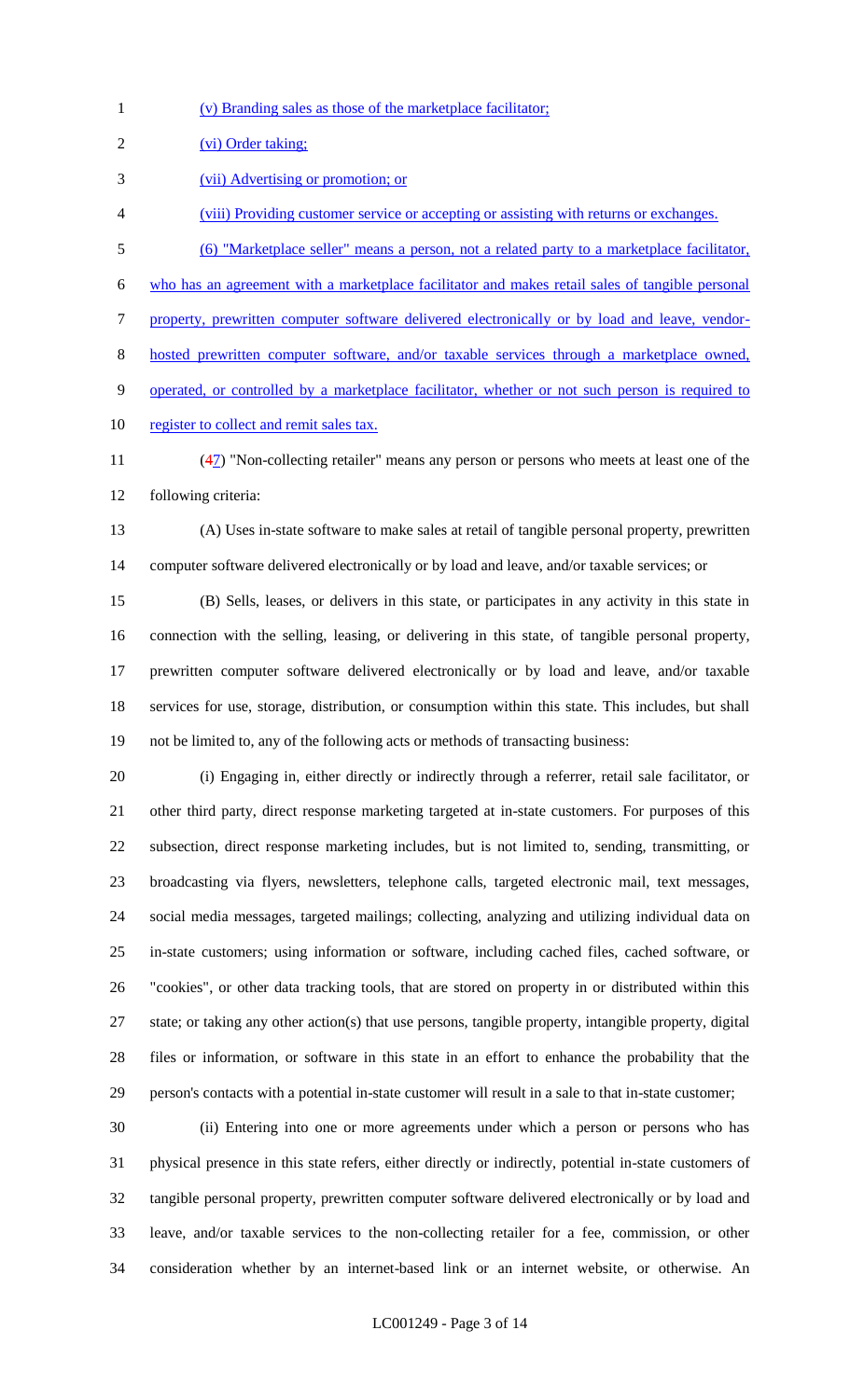agreement under which a non-collecting retailer purchases advertisements from a person or persons in this state to be delivered in this state on television, radio, in print, on the internet or by any other medium in this state, shall not be considered an agreement under this subsection (ii), unless the advertisement revenue or a portion thereof paid to the person or persons in this state consists of a fee, commission, or other consideration that is based in whole or in part upon sales of tangible personal property, prewritten computer software delivered electronically or by load and leave, and/or taxable services; or

 (iii) Using a retail sale facilitator to sell, lease, or deliver in this state, or participate in any activity in this state in connection with the selling, leasing, or delivering in this state, of tangible personal property, prewritten computer software delivered electronically or by load and leave, and/or taxable services for use, storage, or consumption in this state.

 (C) Uses a sales process that includes listing, branding, or selling tangible personal property, prewritten computer software delivered electronically or by load and leave, and/or taxable services for sale, soliciting, processing orders, fulfilling orders, providing customer service and/or accepting or assisting with returns or exchanges occurring in this state, regardless of whether that part of the process has been subcontracted to an affiliate or third party. The sales process for which the in-state customer is charged not more than the basic charge for shipping and handling as used in this subsection shall not include shipping via a common carrier or the United States mail;

 (D) Offers its tangible personal property, prewritten computer software delivered electronically or by load and leave, and/or taxable services for sale through one or more retail sale facilitators that has physical presence in this state;

 (E) Is related to a person that has physical presence in this state, and such related person with a physical presence in this state:

 (i) Sells tangible personal property, prewritten computer software delivered electronically or by load and leave, and/or taxable services that are the same or substantially similar to that sold by a non-collecting retailer under a business name that is the same or substantially similar to that of the non-collecting retailer;

 (ii) Maintains an office, distribution facility, salesroom, warehouse, storage place, or other similar place of business in this state to facilitate the delivery of tangible personal property, prewritten computer software delivered electronically or by load and leave, and/or taxable services sold by the non-collecting retailer;

 (iii) Uses, with consent or knowledge of the non-collecting retailer, trademarks, service marks, or trade names in this state that are the same or substantially similar to those used by the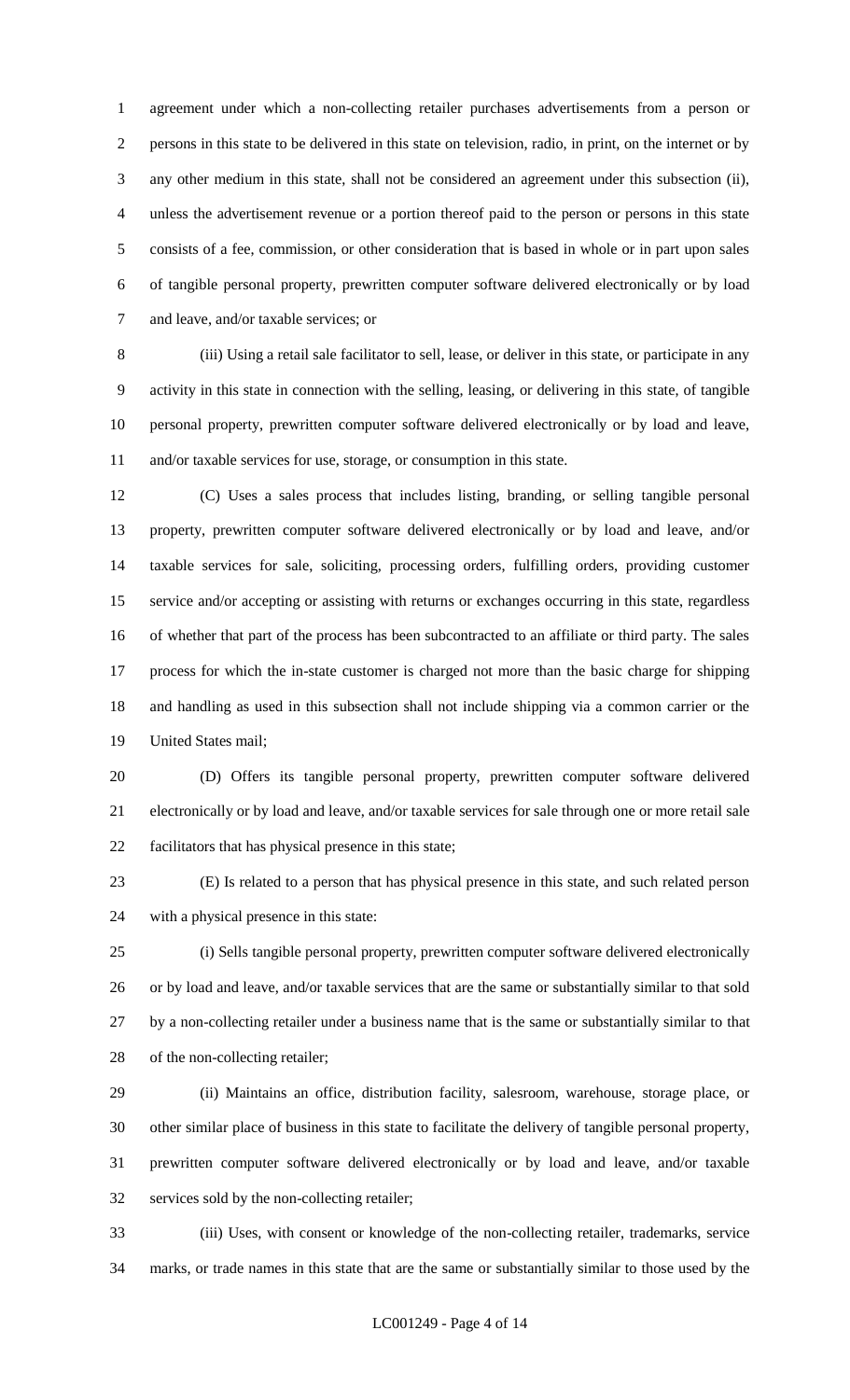non-collecting retailer;

 (iv) Delivers or has delivered (except for delivery by common carrier or United States mail for which the in-state customer is charged not more than the basic charge for shipping and handling), installs, or assembles tangible personal property in this state, or performs maintenance or repair services on tangible personal property in this state, which tangible personal property is sold to in-state customers by the non-collecting retailer;

 (v) Facilitates the delivery of tangible personal property purchased from a non-collecting retailer but delivered in this state by allowing an in-state customer to pick up the tangible personal property at an office distribution facility, salesroom, warehouse, storage place, or other similar place of business maintained in this state; or

 (vi) Shares management, business systems, business practices, computer resources, communication systems, payroll, personnel, or other such business resources and activities with the non-collecting retailer, and/or engages in intercompany transactions with the non-collecting retailer, either or both of which relate to the activities that establish or maintain the non-collecting retailer's market in this state.

16 (F) Any person or persons who meets at least one of the criteria in subsections  $(4)(A)$  --(4)(E) above shall be presumed to be a non-collecting retailer.

(G) The term "non-collecting retailer" will no longer apply to any entity that meets the

19 definition of this subsection on or after July 1, 2019, at which time such entity shall be classified

- as a "remote seller" as referenced in R.I. Gen. Laws § 44-18-15.2.
- 21  $(58)$  "Person" means person as defined in § 44-18-6.
- 22  $(69)$  "Referrer" means every person who:

 (A) Contracts or otherwise agrees with a retailer to list and/or advertise for sale in this state tangible personal property, prewritten computer software delivered electronically or by load 25 and leave, vendor-hosted prewritten computer software, and/or taxable services in any forum, including, but not limited to, a catalog or internet website;

- (B) Receives a fee, commission, and/or other consideration from a retailer for the listing
- and/or advertisement;
- (C) Transfers, via in-state software, internet link, or otherwise, an in-state customer to the retailer or the retailer's employee, affiliate, or website to complete a purchase; and
- (D) Does not collect payments from the in-state customer for the transaction.
- (E) A person or persons who engages in the activity set forth in all of the activities set
- 33 forth in subsections  $(69)(A) (69)(D)$  above shall be presumed to be a referrer.
- $34 \qquad (710)$  "Related" means: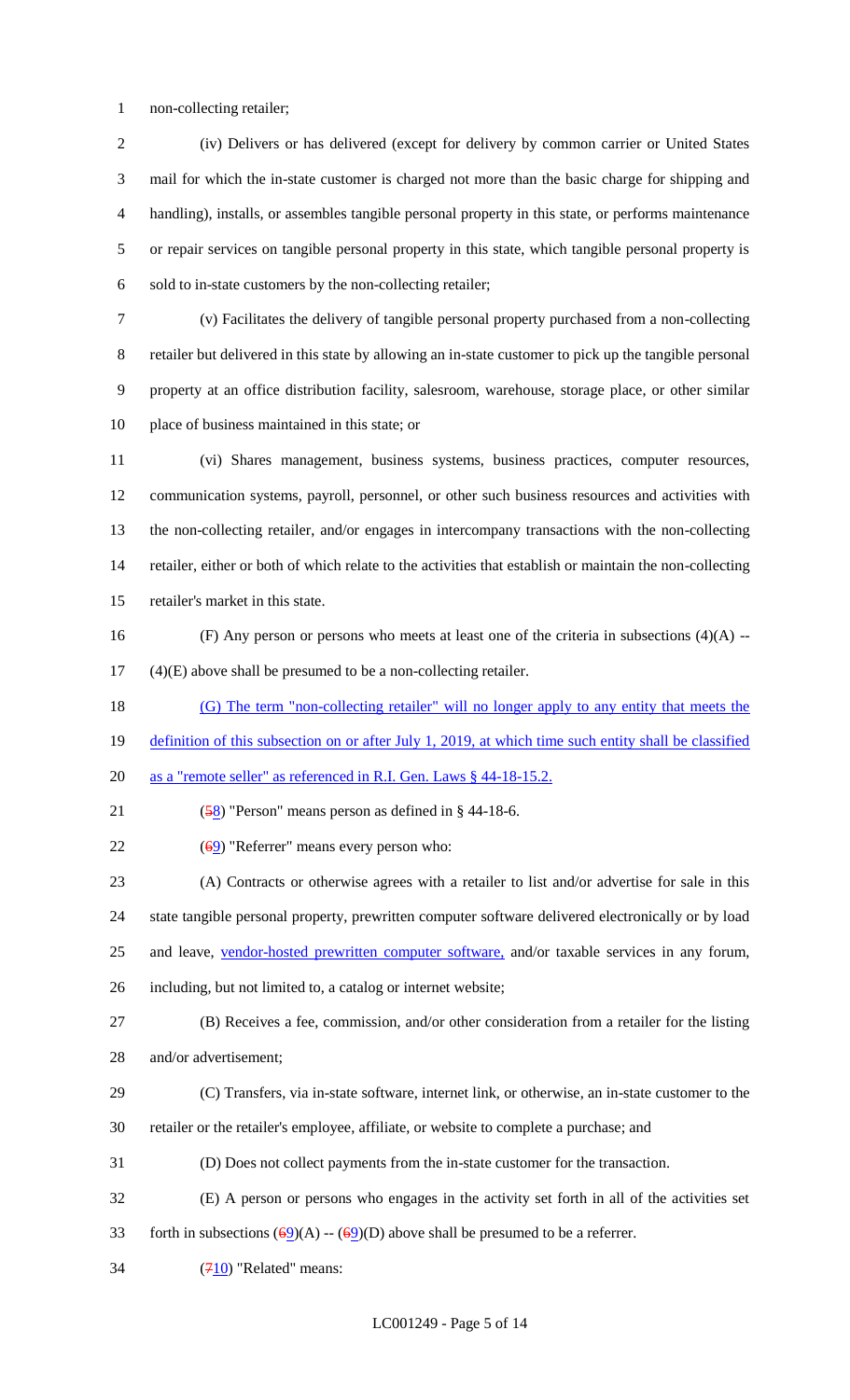(A) Having a relationship with the non-collecting retailer within the meaning of the internal revenue code of 1986 as amended; or

 (B) Having one or more ownership relationships and a purpose of having the ownership relationship is to avoid the application of this chapter.

 (811) A "retail sale" or "sale at retail" means any retail sale or sale at retail as defined in § 44-18-8.

 (912) "Retail sale facilitator" means any person or persons that facilitates a sale by a retailer by engaging in the following types of activities:

 (A) Using in-state software to make sales at retail of tangible personal property, prewritten computer software delivered electronically or by load and leave, and/or taxable services; or

 (B) Contracting or otherwise agreeing with a retailer to list and/or advertise for sale tangible personal property, prewritten computer software delivered electronically or by load and leave, and/or taxable services in any forum, including, but not limited to, a catalog or internet website; and

 (C) Either directly or indirectly through agreements or arrangements with third parties, 17 collecting payments from the in-state customer and transmitting those payments to a retailer. A person or persons may be a retail sale facilitator regardless of whether they deduct any fees from the transaction. The division may define in regulation circumstances under which a retail sale facilitator shall be deemed to facilitate a retail sale.

21 (D) A person or persons who engages in the type of activity set forth in subsection  $(912)$ 22 (A) above or both of the types of activities set forth in subsections  $(912)$  (B) and  $(912)$  (C) above shall be presumed to be a retail sale facilitator.

(E) The term "retail sale facilitator" will no longer apply to any entity that meets the

definition of this subsection on or after July 1, 2019, at which time such entity shall be classified

as a "marketplace facilitator" as referenced above in R.I. Gen. Laws § 44-18.2-2(5).

27 (130) A "retailer" means retailer as defined in  $\S$  44-18-15.

28  $(14)$  "State" means the State of Rhode Island and Providence Plantations.

29  $(152)$  "Streamlined agreement" means the Streamlined Sales and Use Tax Agreement as referenced in § 44-18.1-1 et seq.

(16) "Vendor-hosted prewritten computer software" refers to the same term as defined in

R.I. Gen. Laws § 44-18-7.1(g)(vii) effective October 1, 2018.

SECTION 3. Section 44-18.2-3 of the General Laws in Chapter 44-18.2 entitled "Sales

and Use Tax - Non-Collecting Retailers, Referrers, and Retail Sale Facilitators Act" is hereby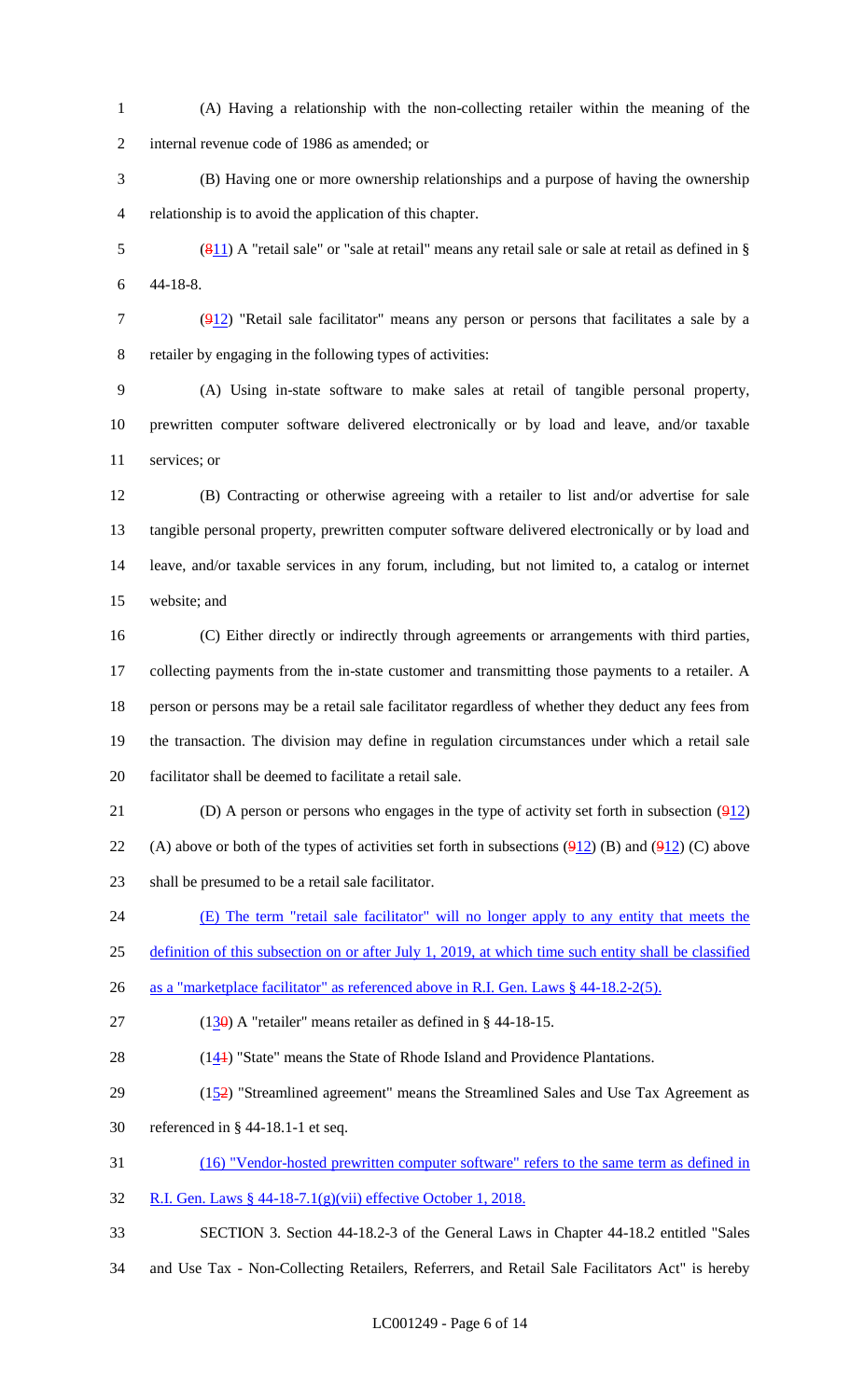1 amended to read as follows:

2 **44-18.2-3. Requirements for non-collecting retailers, referrers, and retail sale**  3 **facilitators.** 4 (A) Except as otherwise provided below in § 44-18.2-4, beginning on the later of July 15, 5 2017, or two (2) weeks after the enactment of this chapter, and for each tax year thereafter prior 6 to July 1, 2019 or the effective date of the amendment of this chapter, any non-collecting retailer, 7 referrer, or retail sale facilitator, as defined in this chapter, that in the immediately preceding 8 calendar year either: 9 (i) Has gross revenue from the sale of tangible personal property, prewritten computer 10 software delivered electronically or by load and leave, and/or has taxable services delivered into 11 this state equal to or exceeding one hundred thousand dollars (\$100,000); or 12 (ii) Has sold tangible personal property, prewritten computer software delivered 13 electronically or by load and leave, and/or taxable services for delivery into this state in two 14 hundred (200) or more separate transactions shall comply with the requirements in subsections 15 ( $\overline{EF}$ ), ( $\overline{FG}$ ), and ( $\overline{GH}$ ) as applicable. 16 (B) A non-collecting retailer, as defined in this chapter, shall comply with subsection 17 (E)(F) below if it meets the criteria of either subsection (A)(i) or (A)(ii) above. 18 (C) A referrer, as defined in this chapter, shall comply with subsection  $(FG)$  below if it 19 meets the criteria of either subsection  $(A)(i)$  or  $(A)(ii)$  above. 20 (D) A retail sale facilitator, as defined in this chapter, shall comply with subsection  $(\overline{GH})$ 21 below if it meets the criteria of either subsection  $(A)(i)$  or  $(A)(ii)$  above. 22 (E) Any noncollecting retailer, retail sale facilitator and/or referrer that is collecting and 23 remitting sales tax into this state prior to the enactment of this amended chapter, date to be 24 inserted after enactment, shall be deemed a remote seller and/or marketplace facilitator and/or 25 referrer and shall continue to collect and remit sales tax. Beginning on ninety (90) days after the 26 enactment of this amended chapter, date to be inserted after enactment, any remote seller, 27 referrer, marketplace seller and/or marketplace facilitator, upon amendment of this chapter and 28 shall continue to collect and remit sales tax. 29 Beginning on ninety (90) days after the enactment of this amended chapter, date to be 30 inserted after enactment, any remote seller, marketplace seller, marketplace facilitator, and/or 31 referrer, as defined in this chapter, who is not collecting and remitting sales tax shall comply with 32 the requirements in subsection (I) if that remote seller, marketplace seller, marketplace facilitator, 33 and/or referrer, as defined in this chapter: (i) has not been collecting or remitting sales tax in this 34 state and, in the immediately preceding calendar year either: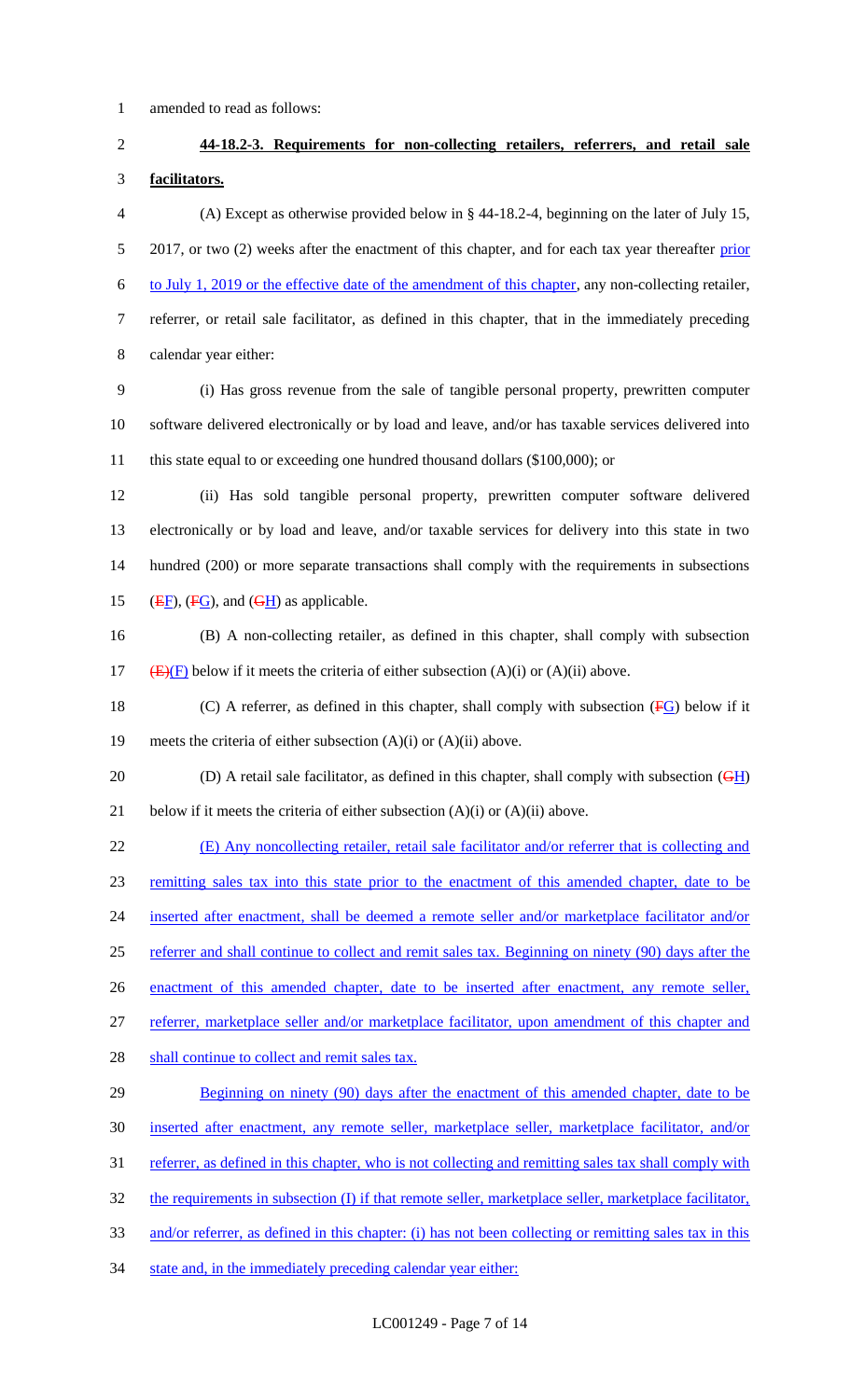(i) Has gross revenue from the sale of tangible personal property, prewritten computer software delivered electronically or by load and leave, vendor-hosted prewritten computer software, and/or has taxable services delivered into this state equal to or exceeding one hundred 4 thousand dollars (\$100,000); or

 (ii) Has sold tangible personal property, prewritten computer software delivered electronically or by load and leave, vendor-hosted prewritten computer software, and/or taxable services for delivery into this state in two hundred (200) or more separate transactions.

 (EF) Non-collecting retailer. A non-collecting retailer shall either register in this state for a permit to make sales at retail and collect and remit sales and use tax on all taxable sales into the state or:

 (1) Post a conspicuous notice on its website that informs in-state customers that sales or use tax is due on certain purchases made from the non-collecting retailer and that this state requires the in-state customer to file a sales or use tax return;

 (2) At the time of purchase, notify in-state customers that sales or use tax is due on taxable purchases made from the non-collecting retailer and that the state of Rhode Island requires the in-state customer to file a sales or use tax return;

 (3) Within forty-eight (48) hours of the time of purchase, notify in-state customers in writing that sales or use tax is due on taxable purchases made from the non-collecting retailer and that this state requires the in-state customer to file a sales or use tax return reflecting said purchase;

 (4) On or before January 31 of each year, including January 31, 2018, for purchases made in calendar year 2017, send a written notice to all in-state customers who have cumulative annual taxable purchases from the non-collecting retailer totaling one hundred dollars (\$100) or more for the prior calendar year. The notification shall show the name of the non-collecting retailer, the total amount paid by the in-state customer to the non-collecting retailer in the previous calendar year, and, if available, the dates of purchases, the dollar amount of each purchase, and the category or type of the purchase, including, whether the purchase is exempt or not exempt from taxation in Rhode Island. The notification shall include such other information as the division may require by rule and regulation. The notification shall state that the state of Rhode Island requires a sales or use tax return to be filed and sales or use tax to be paid on certain categories or types of purchases made by the in-state customer from the non-collecting retailer. The notification shall be sent separately to all in-state customers by first-class mail and shall not be included with any other shipments or mailings. The notification shall include the words "Important Tax Document Enclosed" on the exterior of the mailing; and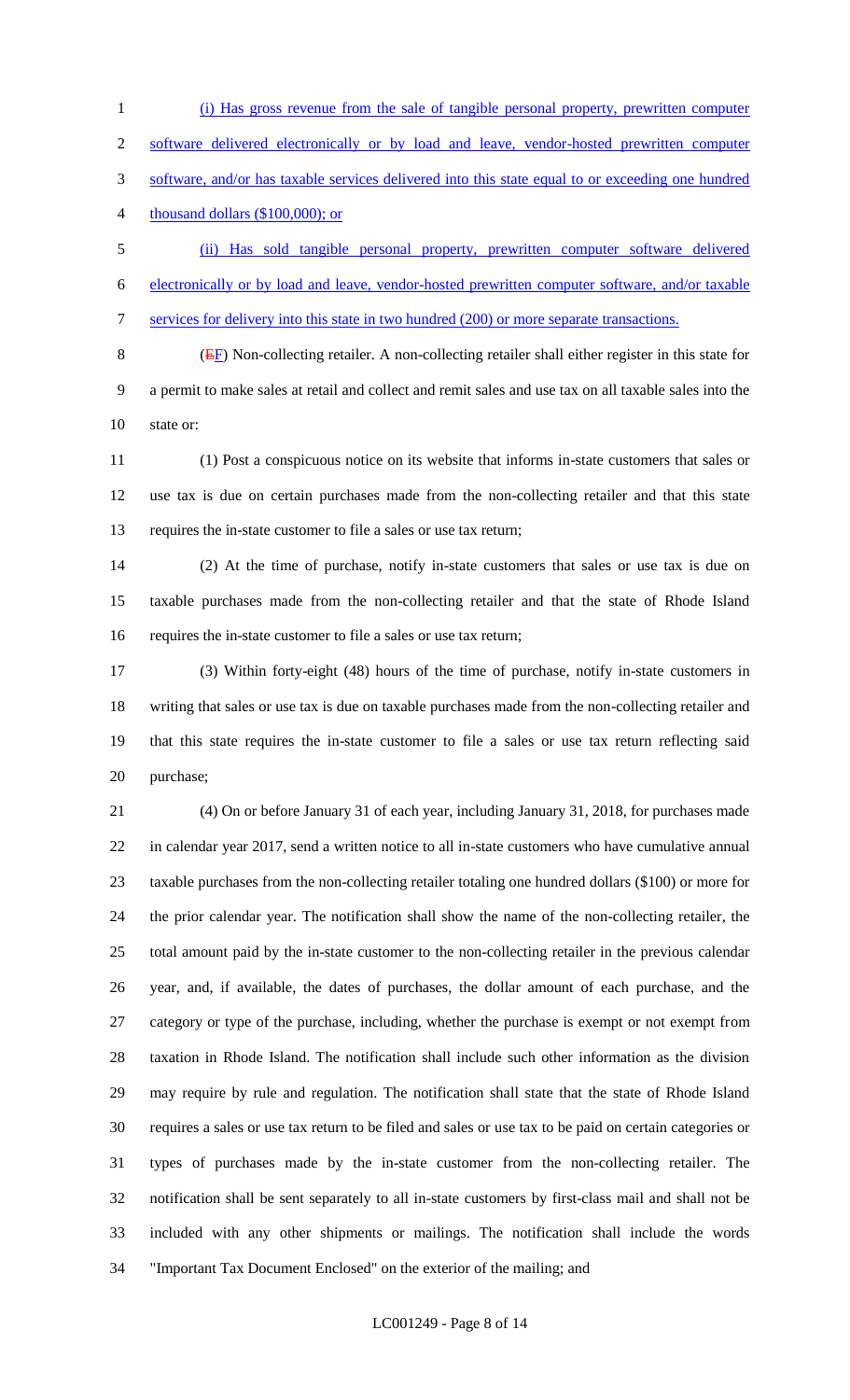(5) Beginning on February 15, 2018, and not later than each February 15 thereafter, a non-collecting retailer that has not registered in this state for a permit to make sales at retail and collect and remit sales and use tax on all taxable sales into the state for any portion of the prior calendar year, shall file with the division on such form and/or in such format as the division prescribes an attestation that the non-collecting retailer has complied with the requirements of 6 subsections  $(EF)(1)$  --  $(EF)(4)$  herein.

 (FG) Referrer. At such time during any calendar year, or any portion thereof, that a 8 referrer receives more than ten thousand dollars (\$10,000) from fees, commissions, and/or other compensation paid to it by retailers with whom it has a contract or agreement to list and/or advertise for sale tangible personal property, prewritten computer software delivered electronically or by load and leave, and/or taxable services, said referrer shall within thirty (30) days provide written notice to all such retailers that the retailers' sales may be subject to this state's sales and use tax.

14 (GH) Retail sale facilitator. Beginning January 15, 2018, and each year thereafter, a retail sale facilitator shall provide the division of taxation with:

 (i) A list of names and addresses of the retailers for whom during the prior calendar year the retail sale facilitator collected Rhode Island sales and use tax; and

 (ii) A list of names and addresses of the retailers who during the prior calendar year used the retail sale facilitator to serve in-state customers but for whom the retail sale facilitator did not collect Rhode Island sales and use tax.

(I) *Remote sellers, referrers, and marketplace facilitators.* A remote seller, referrer, and

22 marketplace facilitator shall register in this state for a permit to make sales at retail and collect

and remit sales and use tax on all taxable sales into the state.

 (i) A marketplace facilitator shall collect sales and use tax on all sales made through the marketplace to purchasers in this state whether or not the marketplace seller (1) has or is required 26 to have a permit to make sales at retail or (2) would have been required to collect and remit sales

and use tax had the sale not been made through the marketplace provider.

28 (ii) A marketplace facilitator shall certify to its marketplace sellers that it will collect and

29 remit sales and use tax on sales of taxable items made through the marketplace. A marketplace

- seller that accepts a marketplace provider's collection certificate in good faith may exclude sales
- made through the marketplace from the marketplace seller's returns under Chapters 18 and 19 of
- 32 Title 44 of the Rhode Island General Laws.
- (iii) A marketplace facilitator with respect to a sale of tangible personal property it
- facilitates: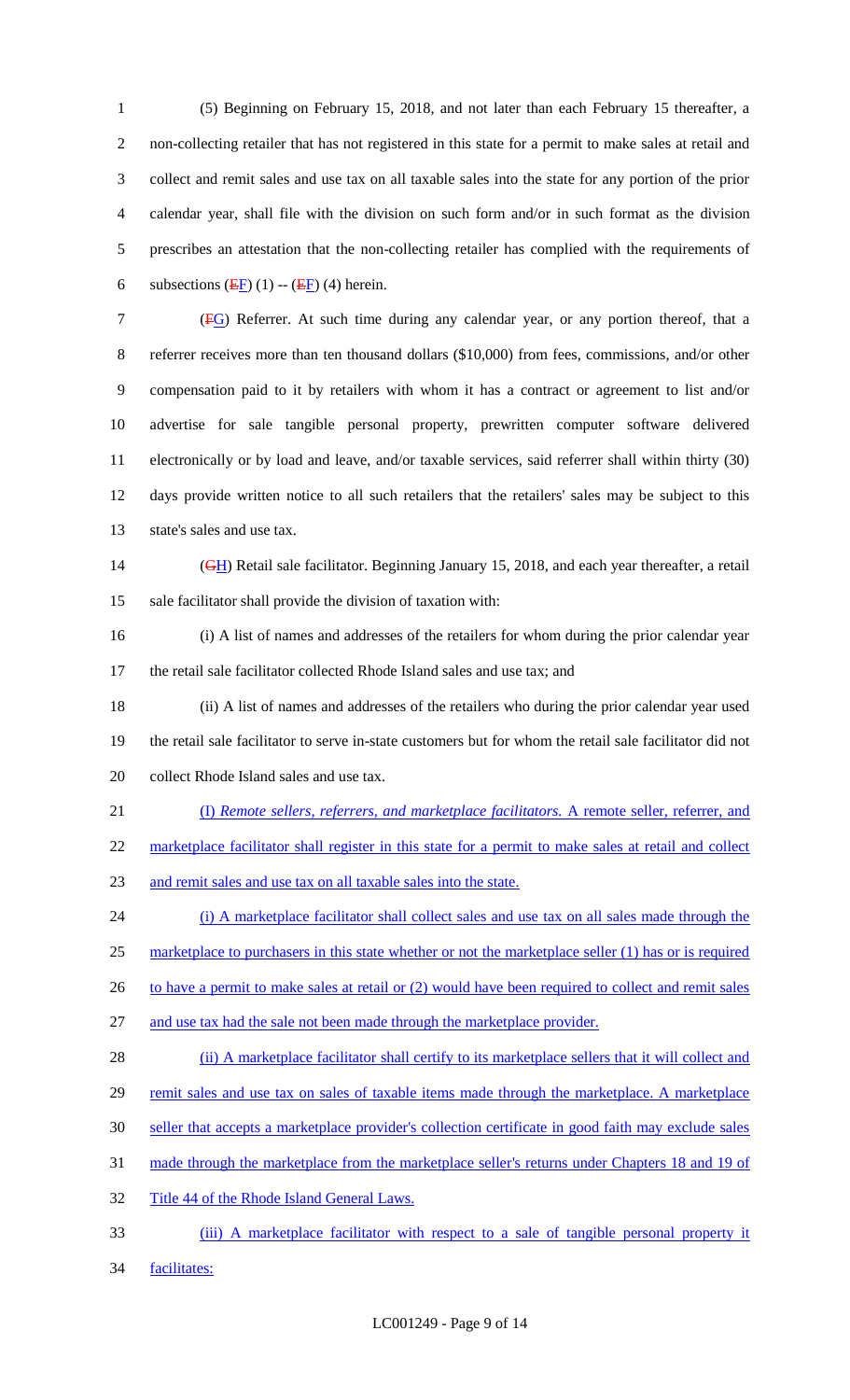(A) shall have all the obligations and rights of a retailer under Chapters 18 and 19 of Title 44 of the Rhode Island General Laws and under any regulations adopted pursuant thereto, including, but not limited to, the duty to obtain a certificate of authority, to collect tax, file returns, remit tax, and the right to accept a certificate or other documentation from a customer 5 substantiating an exemption or exclusion from tax, the right to receive a refund or credit allowed by law; and (B) shall keep such records and information and cooperate with the tax administrator to ensure the proper collection and remittance of tax imposed, collected, or required to be collected under Chapters 18 and 19 of Title 44 of the Rhode Island General Laws. (iv) A marketplace facilitator shall be subject to audit by the tax administrator with 10 respect to all retail sales for which it is required to collect and pay the tax imposed under Chapters

11 18 and 19 of Title 44 of the Rhode Island General Laws. Where the tax administrator audits the 12 marketplace facilitator, the tax administrator is prohibited from auditing the marketplace seller for

13 the same retail sales unless the marketplace facilitator seeks relief under this subsection (iv).

14 (v) If the marketplace facilitator demonstrates to the tax administrator's satisfaction that 15 the marketplace facilitator has made a reasonable effort to obtain accurate information from the 16 marketplace seller about a retail sale and that the failure to collect and pay the correct amount of 17 tax imposed under Chapters 18 and 19 of Title 44 of the Rhode Island General Laws was due to 18 incorrect information provided to the marketplace facilitator by the marketplace seller, then the 19 marketplace facilitator shall be relieved of liability of the tax for that retail sale. This subsection 20 (v) does not apply with regard to a retail sale for which the marketplace facilitator is the seller or 21 if the marketplace facilitator and seller are affiliates. Where the marketplace facilitator is relieved 22 under this subsection (v), the seller is liable for the tax imposed under Chapters 18 and 19 of Title 23 44 of the Rhode Island General Laws.

24 (vi) A class action may not be brought against a marketplace facilitator on behalf of 25 purchasers arising from or in any way related to an overpayment of sales or use tax collected by 26 the marketplace facilitator, regardless of whether such action is characterized as a tax refund 27 claim. Nothing in this subsection (vi) shall affect a purchaser's right to seek a refund as otherwise 28 allowed by law.

29 (HJ) Any person or entity that engages in any activity or activities of a non-collecting retailer, referrer, and/or retail sale facilitator as defined herein shall be presumed to be a non- collecting retailer, referrer, and/or retail sale facilitator as applicable even if referred to by another name or designation. Said person or entity shall be subject to the terms and conditions set forth in this chapter.

34 SECTION 4. Section 44-18.2-4 of the General Laws in Chapter 44-18.2 entitled "Sales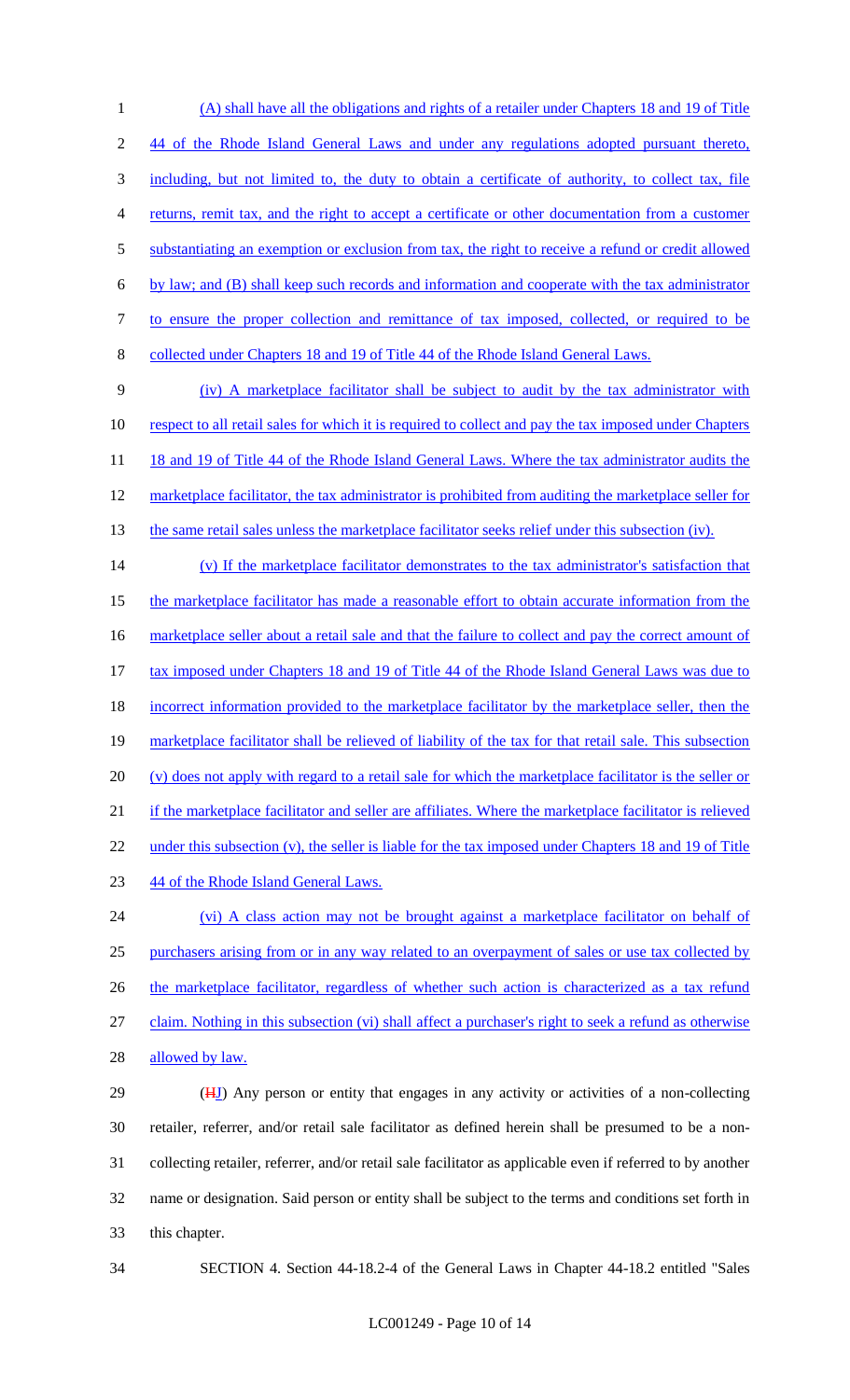and Use Tax - Non-Collecting Retailers, Referrers, and Retail Sale Facilitators Act" is hereby

amended to read as follows:

## **44-18.2-4. Exceptions for referrers and retail sale facilitators.**

 (A)(i) Notwithstanding the provisions of § 44-18.2-3, no retail sale facilitator shall be 5 required to comply with the provisions of  $\S$  44-18.2-3( $\frac{GH}{H}$ ), for any sale where the retail sale facilitator within ninety (90) days of the date of the sale has been provided either:

- (1) A copy of the retailer's Rhode Island sales tax permit to make sales at retail in this
- state or its resale certificate as applicable; or

 (2) Evidence of a fully completed Rhode Island or Streamlined agreement sales and use tax exemption certificate.

 (ii) Notwithstanding the provisions of § 44-18.2-3, no referrer shall be required to comply 12 with the provisions of  $\S$  44-18.2-3( $\overline{FG}$ ) for any referral where the referrer within ninety (90) days of the date of the sale has been provided either:

- (1) A copy of the retailer's Rhode Island sales tax permit to make sales at retail in this state or its resale certificate as applicable; or
- 

 (2) Evidence of a fully completed Rhode Island or Streamlined agreement sales and use tax exemption certificate.

 (B) Nothing in this section shall be construed to interfere with the ability of a non- collecting retailer, referrer, or retail sale facilitator and a retailer to enter into agreements with each other; provided, however, the terms of said agreements shall not in any way be inconsistent with or contravene the requirements of this chapter.

- 22 (C) The provisions of subsections (A) and (B) herein will not be applicable as of July 1,
- 23 2019 or the effective date of the amendment of this chapter.

 SECTION 5. Section 44-18.2-5 of the General Laws in Chapter 44-18.2 entitled "Sales and Use Tax - Non-Collecting Retailers, Referrers, and Retail Sale Facilitators Act" is hereby amended to read as follows:

**44-18.2-5. Penalties.**

28 Prior to the effective date of the enactment of the amendment of this chapter or date to be 29 inserted upon enactment, Aany non-collecting retailer, referrer, or retail sale facilitator that fails to comply with any of the requirements of this chapter shall be subject to a penalty of ten dollars 31 (\$10.00) for each such failure, but not more less than a total penalty of ten thousand dollars (\$10,000) per calendar year. As of July 1, 2019, any remote seller, referrer, or marketplace facilitator that fails to comply with any of the requirements of this chapter shall be subject to a 34 penalty of ten dollars (\$10.00) for each such failure, but not less than a total penalty of ten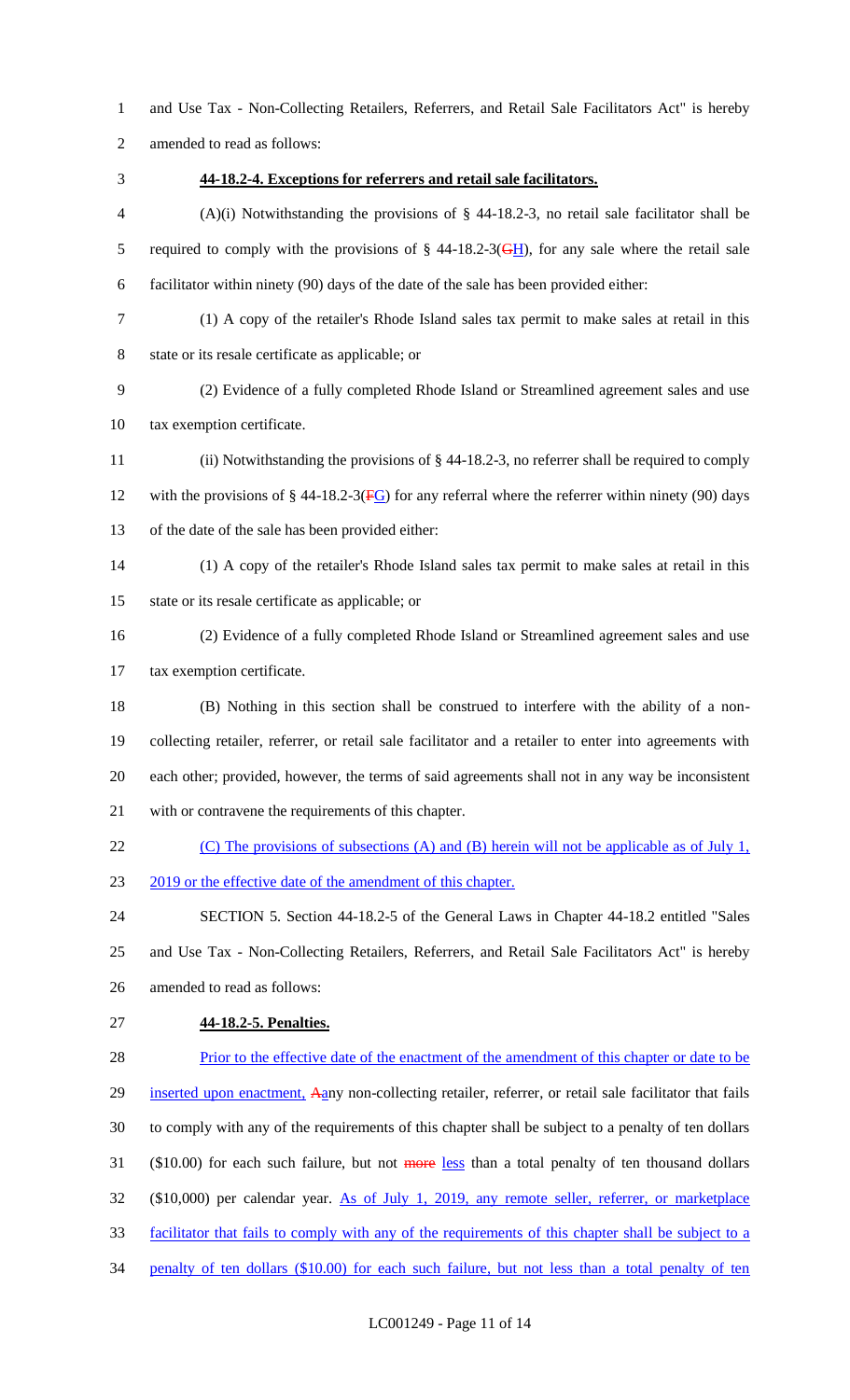thousand dollars (\$10,000) per calendar year. Each instance of failing to comply with the requirements of this chapter shall constitute a separate violation for purposes of calculating the penalty under this section. This penalty shall be in addition to any other applicable penalties under title 44.

 SECTION 6. Section 44-18.2-6 of the General Laws in Chapter 44-18.2 entitled "Sales and Use Tax - Non-Collecting Retailers, Referrers, and Retail Sale Facilitators Act" is hereby amended to read as follows:

# **44-18.2-6. Other obligations.**

 (A) Nothing in this section affects the obligation of any in-state customer to remit use tax 10 as to any applicable transaction in which the seller, non-collecting retailer,  $\Theta$  retail sale 11 facilitator, remote seller, Marketplace Seller, or Marketplace Facilitator has not collected and remitted the sales tax for said transaction.

- (B) Nothing in this chapter shall be construed as relieving any other person or entity otherwise required to collect and remit sales and use tax under applicable Rhode Island law from continuing to do so.
- (C) In the event that any section of this chapter is later determined to be unlawful, no person, persons, or entity shall have a cause of action against the person that collected and remitted the sales and use tax pursuant to this chapter.
- SECTION 7. Section 44-18-15.2 of the General Laws in Chapter 44-18 entitled "Sales and Use Taxes - Liability and Computation" is hereby repealed.
- 

### **44-18-15.2. "Remote seller" and "remote sale" defined -- Collection of sales and use**

- **tax by remote seller.**
- (a) As used in this section:
- 24 (1) "Remote seller" means a person who makes remote sales in this state. any seller, other
- 25 than a marketplace facilitator or referrer, who does not have a physical presence in this state and
- 26 makes retail sales to purchasers.
- (2) "Remote sale" means a sale into this state for which the seller would not legally be
- required to pay, collect, or remit state or local sales and use taxes unless provided by federal law.

 (b) Upon passage of any federal law authorizing states to require remote sellers to collect and remit sales and use taxes, this state will require a remote seller making remote sales in the state to pay, collect, and remit sales and use taxes at the rate imposed under § 44-18-18, and in accordance with the provisions of this article, chapters 18.1 and 19 of this title, and applicable federal law.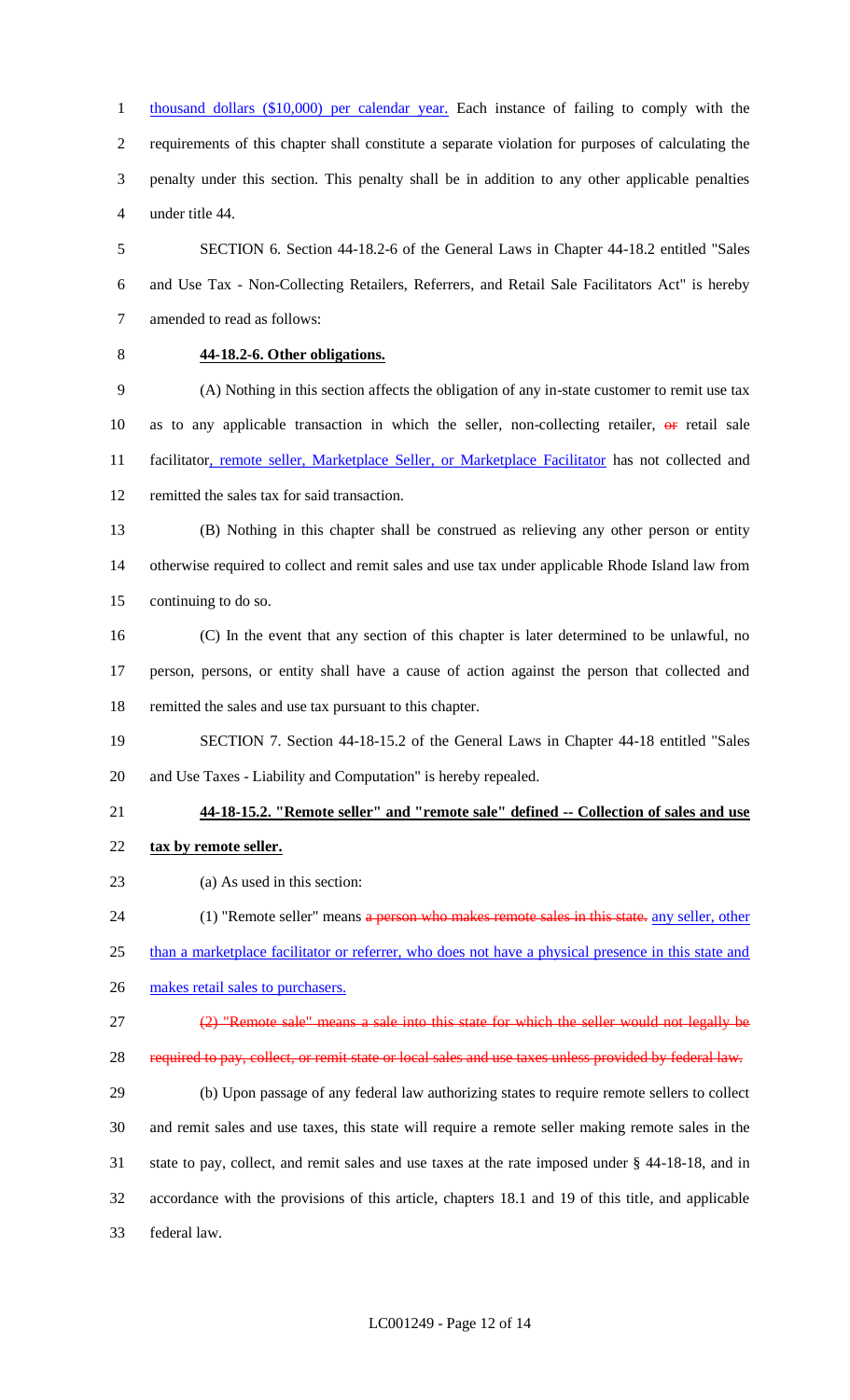1 SECTION 8. This act shall take effect upon passage.

#### $=$ LC001249  $=$